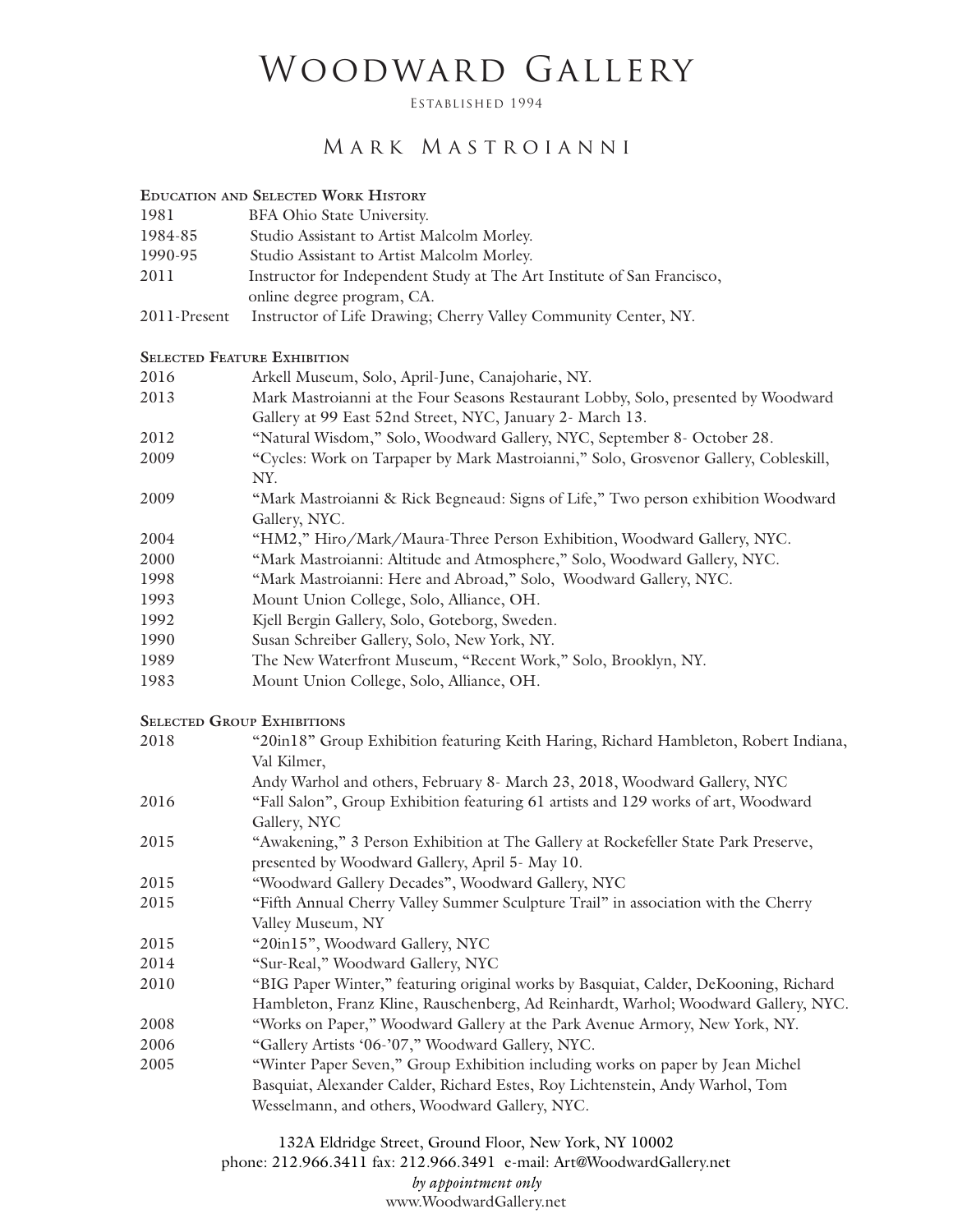|      | <b>SELECTED EXHIBITIONS CONTINUED</b>                                                                                                                                                                                                  |
|------|----------------------------------------------------------------------------------------------------------------------------------------------------------------------------------------------------------------------------------------|
| 2004 | "Vote With Your Art," at O.K. Harris Gallery, New York; Fundraising Campaign for                                                                                                                                                       |
|      | Win Back Respect with George Soros and General Wesley Clark.                                                                                                                                                                           |
| 2003 | "Paper Invitational VI," Group Exhibition including works on paper by Andy                                                                                                                                                             |
|      | Warhol, Robert Indiana, Jasper Johns, Roy Lichtenstein, and others; Woodward<br>Gallery, NYC.                                                                                                                                          |
| 2002 | "Paper Invitational V," Group Exhibition including works on paper by Andy                                                                                                                                                              |
|      | Warhol, Robert Indiana, Jasper Johns, Roy Lichtenstein, and others; Woodward<br>Gallery, NYC.                                                                                                                                          |
| 2001 | "Paper Invitational IV," Group Exhibition including works on paper by Ellsworth<br>Kelly, Keith Haring, Robert Rauschenberg, and others; Woodward Gallery, NYC.                                                                        |
| 2001 | "Hit and Run 2001," Woodward Gallery, NYC.                                                                                                                                                                                             |
| 2000 | "Paper Invitational III," Group Exhibition including works on paper by Basquiat,<br>Keith Haring, Robert Indiana, Jasper Johns, Roy Lichtenstein, Robert Motherwell,<br>Betty Parsons, Andy Warhol, and others; Woodward Gallery, NYC. |
| 2000 | "Over the Seas," Art and Performance, Roda Sten, Goteborg, Sweden.                                                                                                                                                                     |
| 1999 | "Paper Invitational II," Group Exhibition including works on paper by Robert<br>Indiana, Robert Motherwell, Roy Lichtenstein, Leon Polk Smith, Andy Warhol, and<br>others; Woodward Gallery, NYC.                                      |
| 1998 | "European Echoes," Art and Performance, Roda Sten, Goteborg, Sweden.                                                                                                                                                                   |
| 1998 | "Paper Invitational," Group Exhibition including works on paper by Calder,<br>M.C. Escher, Sam Francis, Keith Haring, Jasper Johns, Knox Martin, Warhol, and<br>others; Woodward Gallery, NYC.                                         |
| 1995 | Woodward Gallery, "(kam-o-flazh)," NYC.                                                                                                                                                                                                |
| 1995 | Gallery of Living Artists, at the Roundabout Theatre, New York, NY.                                                                                                                                                                    |
| 1994 | Stylt Gallery, "Show and Tell," Goteborg Museum, Sweden.                                                                                                                                                                               |
| 1994 | Adams Gallery "Show and Tell," New York, NY.                                                                                                                                                                                           |
| 1993 | E.S. Vandam "A-Z, 0-9," New York, NY.                                                                                                                                                                                                  |
| 1993 | Galerie Segahaier, Vienna Austria.                                                                                                                                                                                                     |
| 1993 | Stylt Gallery "International Group Exhibit," Goteborg, Sweden.                                                                                                                                                                         |
| 1992 | Art in General "Salon Show," New York, NY.                                                                                                                                                                                             |
| 1992 | Jens Bonesmo Gallery, "Three Artists," Oslo, Norway.                                                                                                                                                                                   |
| 1991 | Senegal National Museum "International Group Show," Dakaar Senegal, Africa.                                                                                                                                                            |
| 1990 | Susan Schreiber Gallery Artist Group Show, New York, NY.                                                                                                                                                                               |
| 1990 | The Bronx Museum of the Arts "Ten Year of Artists in the Marketplace," Bronx,<br>NY.                                                                                                                                                   |
| 1989 | AMMO Artist Exhibition Space "Wall Works," Brooklyn, NY.                                                                                                                                                                               |
| 1988 | AMMO Artist Exhibition Space "Boats & Bridges," Brooklyn, NY.                                                                                                                                                                          |
| 1988 | Brooklyn Waterfront Artist Coalition "Vital Signs," Brooklyn, NY.                                                                                                                                                                      |
| 1988 | The Bronx Museum of the Arts "Artists in the Marketplace," Bronx, NY.                                                                                                                                                                  |
| 1987 | Brooklyn Waterfront Artist Coalition Spring Show, Brooklyn, NY.                                                                                                                                                                        |
| 1987 | AMMO Artist Exhibition Space "Expanding Views & Vanishing Points," Brooklyn,<br>NY.                                                                                                                                                    |
| 1986 | New York Institute of Technology, New York, NY.                                                                                                                                                                                        |
| 1986 | Semaphore East Gallery, New York, NY.                                                                                                                                                                                                  |
| 1982 | Blakelock & Gardner, Canton, OH.                                                                                                                                                                                                       |
| 1982 | Ohio Union Gallery, Ohio State University, Columbus, OH.                                                                                                                                                                               |

132A Eldridge Street, Ground Floor, New York, NY 10002 phone: 212.966.3411 fax: 212.966.3491 e-mail: Art@WoodwardGallery.net *by appointment only* www.WoodwardGallery.net